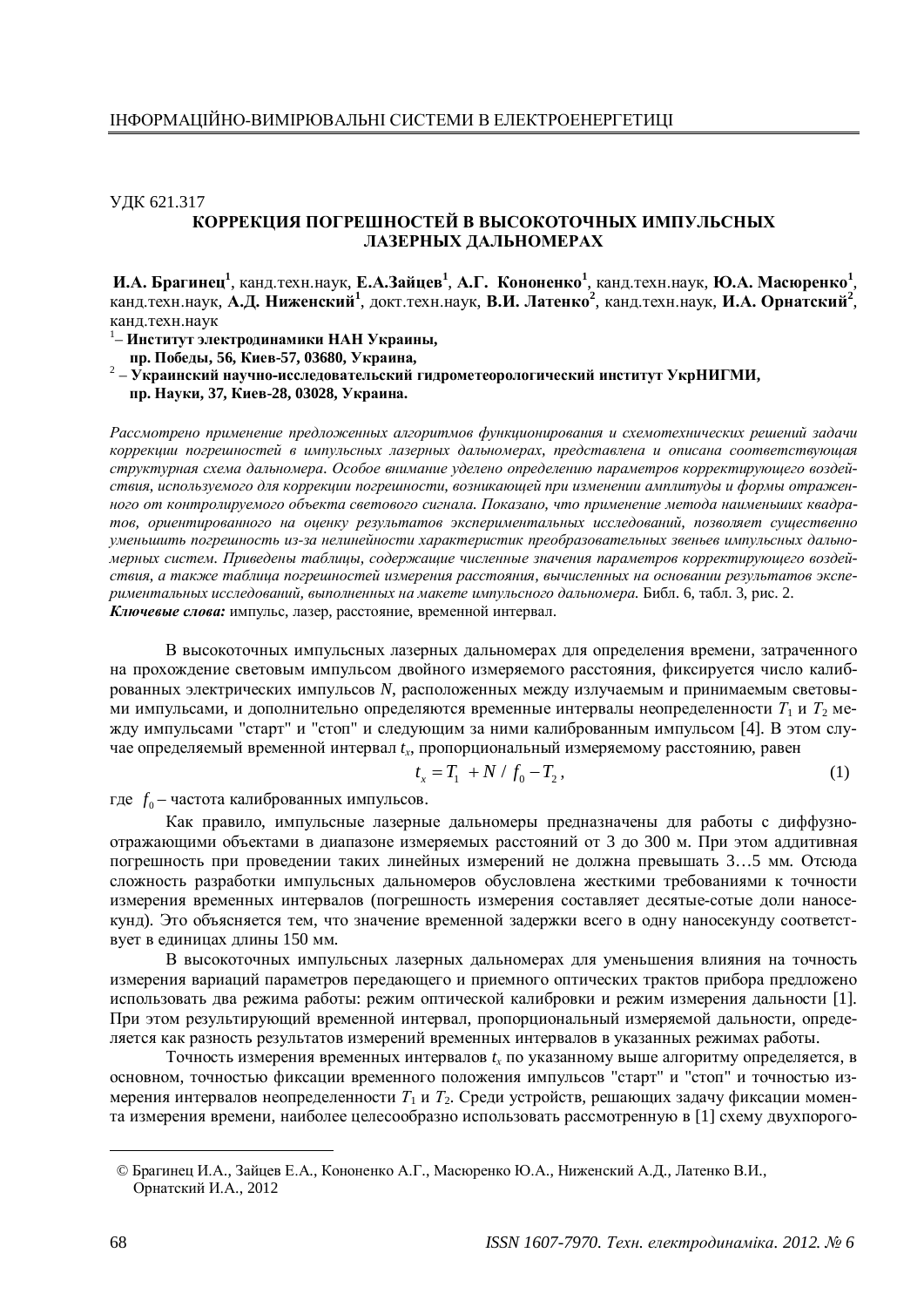вого фиксатора временного положения импульсов с одновременным формированием следящих порогов. В таком устройстве помимо формирования импульса, используемого для измерения временных интервалов, вырабатывается временной интервал (корректирующее воздействие), измерив который и проведя соответствующие вычисления можно скорректировать погрешности измерения расстояния, обусловленные изменением амплитуды и формы принимаемого сигнала. Измерять короткие временные интервалы неопределенности с достаточно высокой точностью можно, предварительно преобразовав их в напряжение. Работа таких измерительных преобразователей основана на заряде конденсатора и последующем измерении амплитуды напряжения [5]. Погрешность из-за нелинейности и нестабильности коэффициента преобразования указанных устройств уменьшается за счет применения электрической калибровки преобразователя при значениях временных интервалов Т<sub>0</sub> и 2Т<sub>0</sub> и обработки результатов измерения по специальному алгоритму [4]. В соответствии с этим алгоритмом значение интервалов неопределенности определяется из выражения

$$
T_x = \frac{U(T_x) - U(T_0)}{U(2T_0) - U(T_0)} \cdot T_0 + T_0,
$$
\n(2)

где  $U(T_x)$  – напряжение на выходе преобразователя временной интервал–напряжение (ПВИН), пропорциональное измеряемому временному интервалу неопределенности;  $U(T_0)$  и  $U(2T_0)$  – напряжения на выходе ПВИН, пропорциональные соответственно периоду и удвоенному периоду калиброванных временных импульсов.

При работе импульсных лазерных дальномеров в широком диапазоне измеряемых расстояний для уменьшения влияния на результат измерения амплитуды принимаемого светового импульса помимо использования схем двухпороговых фиксаторов временного положения импульсов с одновременным формированием следящих порогов требуется установка перед фотоприемником оптического аттенюатора. Указанное обстоятельство влияет на быстродействие дальномера, поскольку для установления аттеню атора необходимо дополнительное время. В ряде применений, например, в металлургической промышленности для контроля внутренней поверхности конверторов и ковшей требуется от дальномера достаточно высокое быстродействие (порядка единиц миллисекунд) при сохранении высокой точности измерения, так как для оценки профиля ковша или конвертора необходимо произвести измерения расстояния до более чем 20 тыс. точек на их поверхности за очень короткий промежуток времени. Такие жесткие требования ко времени измерения объясняются тем, что сама измерительная аппаратура располагается достаточно близко (не более 30 м) к исследуемому объекту, нагретому до 1800<sup>°</sup>С. В принципе для улучшения быстродействия дальномера было предложено ввести быстродействующий электрический аттенюатор, включаемый в низкочастотной части схемы непосредственно перед измерителем временных интервалов [2]. Однако, как показали экспериментальные исследования, даже при относительно небольшой относительной разности амплитуд импульсов в режимах оптической калибровки и измерения расстояния до исследуемого объекта погрешность из-за нелинейности амплитудных характеристик широкополосных усилителей, используемых для усиления выходных сигналов фотоприемников, относительно велика и составляет  $0,1...0,2$  нс или в единицах длины 15…30 мм. Поэтому в данном случае представляется целесообразным использовать электрический аттенюатор, включаемый сразу после усилителя сигнала фотоприемника.

Целью работы является экспериментальная оценка эффективности описанных выше алгоритмических и схемотехнических решений, направленных на повышение точности импульсных лазерных дальномерных систем. Кроме того, к числу задач, которые решаются в данной статье, относятся разработка широкополосного быстродействующего электрического аттеню атора и схемы управления им, а также оценка параметров корректирующего воздействия, вырабатываемого двухпороговым фиксатором временного положения импульсов.

На рис. 1 показана структурная схема высокоточного импульсного лазерного дальномера, при практической реализации которой могут быть решены поставленные выше цели и задачи. На схеме приняты следующие условные обозначения: ЛИ – лазерный излучатель;  $3$  – зеркало; СВ – световолокно; Об – объектив; ФП1, ФП2 – фотоприемники; ШУ1, ШУ2 – широкополосные усилители; К1...К3 – коммутаторы; Атт – электрический аттенюатор; ДФВПИ – двухпороговый фиксатор временного положения импульса; ПВАН – преобразователь временного интервала в амплитуду напряжения; АЦП – аналого-цифровой преобразователь напряжения; ИАИ – измеритель амплитуды импульса; БФИУС – блок формирования измерительных и управляющих сигналов; КГ – кварцевый генератор;  $MC$  – микропроцессорная система;  $OY$  – отсчетное устройство.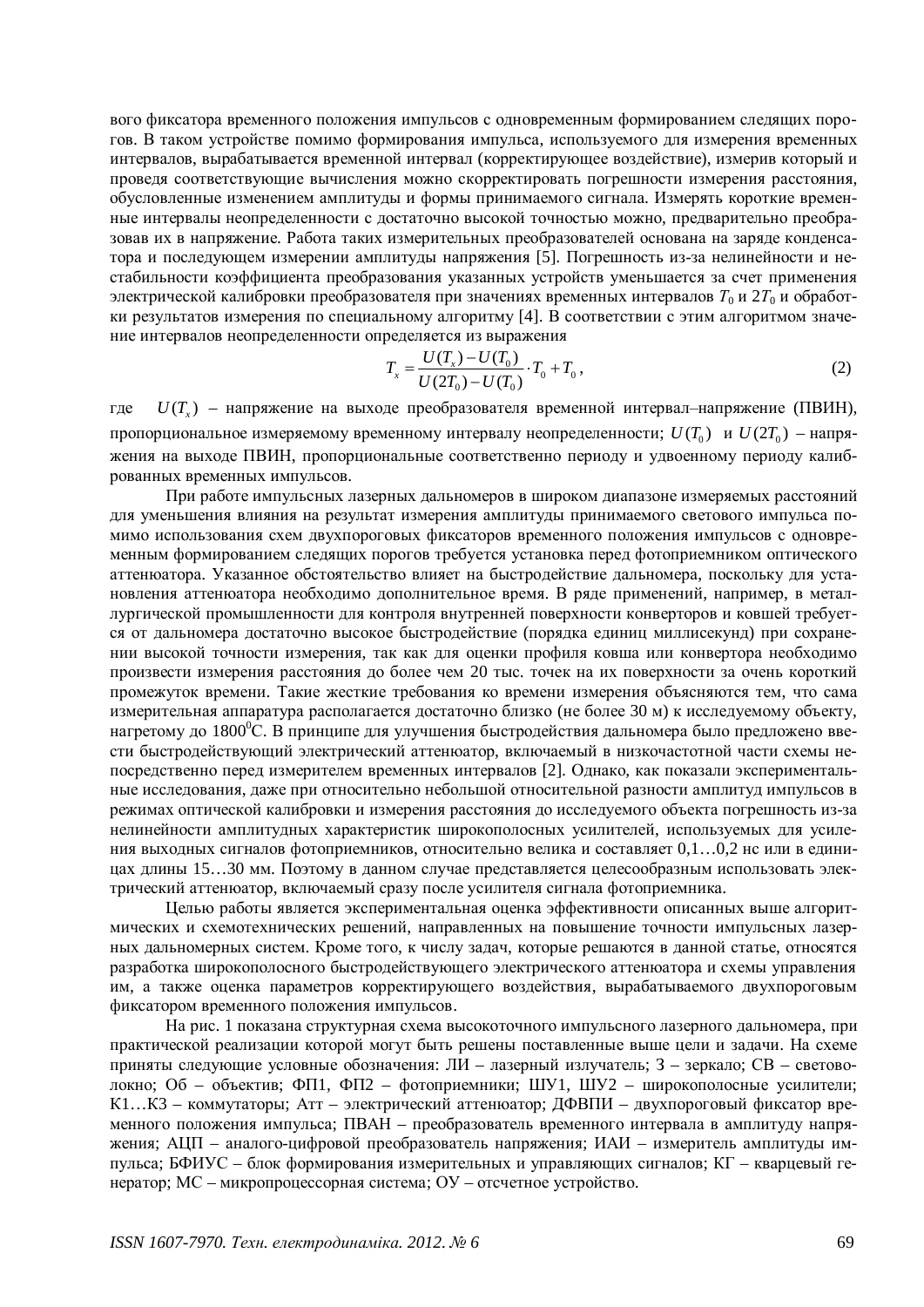Управление работой прибора осуществляется МС в соответствии с заданной программой, а преобразовательные процессы в схеме синхронизируются прямоугольным напряжением КГ номинальной частоты  $f_{0} = 10,0$  МГц.

Процесс определения расстояния состоит из нескольких этапов



## **Рис. 1**

1. Запускается лазерный излучатель и с помощью зеркала З световой импульс направляется на дистанцию. Затем ИАИ измеряется амплитуда отраженного от КО оптического сигнала, преобразованного посредством ФП1 и ШУ1 в электрический сигнал. При этом аттеню атор Атт первоначально установлен в положение, соответствующее его минимальному коэффициенту передачи. Данные измерений после преобразования в АЦП передаются в МС, где по значению амплитуды отраженного сигнала вырабатываются управляющие напряжения, устанавливающие Атт в соответствующее положение.

2. Измерение расстояния "грубо". При этом в БФИУС оценивается временной интервал между опорным импульсом, сформированным в БФИУС после поступления от МС сигнала "Пуск", и импульсом "стоп", поступающим в БФИУС с выхода ДФВПИ путем подсчета укладывающихся между ними целого числа калиброванных временных импульсов *N*. В этом случае на вхол ДФВПИ через последовательно включенные ШУ1, К1 и Атт подается выходной сигнал ФП1.

3. Измерение временного интервала  $t_1$  между опорным импульсом и импульсом "старт", соответствующего режиму "оптическая калибровка". В этом случае импульс "старт" формируется путем ответвления с помощью СВ части светового излучения ЛИ и подачи его на вход ФП2. Импульс напряжения с выхода ФП2 через последовательно включенные ШУ2, К1, переведенный МС в другое положение, и Атт подается на вход ДФВПИ, причем Атт устанавливается МС в положение, соответствующее режиму "оптическая калибровка". Полученный импульс "старт" поступает в БФИУС, в котором формируется импульс напряжения прямоугольной формы с длительностью, равной временному интервалу  $t_1$ . Этот импульс через К2, управляемый МС, подается на вход ПВАН. Выходное напряжение ПВАН через КЗ поступает на вход АЦП. После преобразования полученный цифровой код, численное значение которого пропорционально  $t_1$ , переписывается в память МС.

Кроме оценки  $t_1$  в режиме "оптическая калибровка" определяется длительность  $\tau_{\kappa}$  прямоугольного импульса напряжения (корректирующее воздействие), который формируется на соответст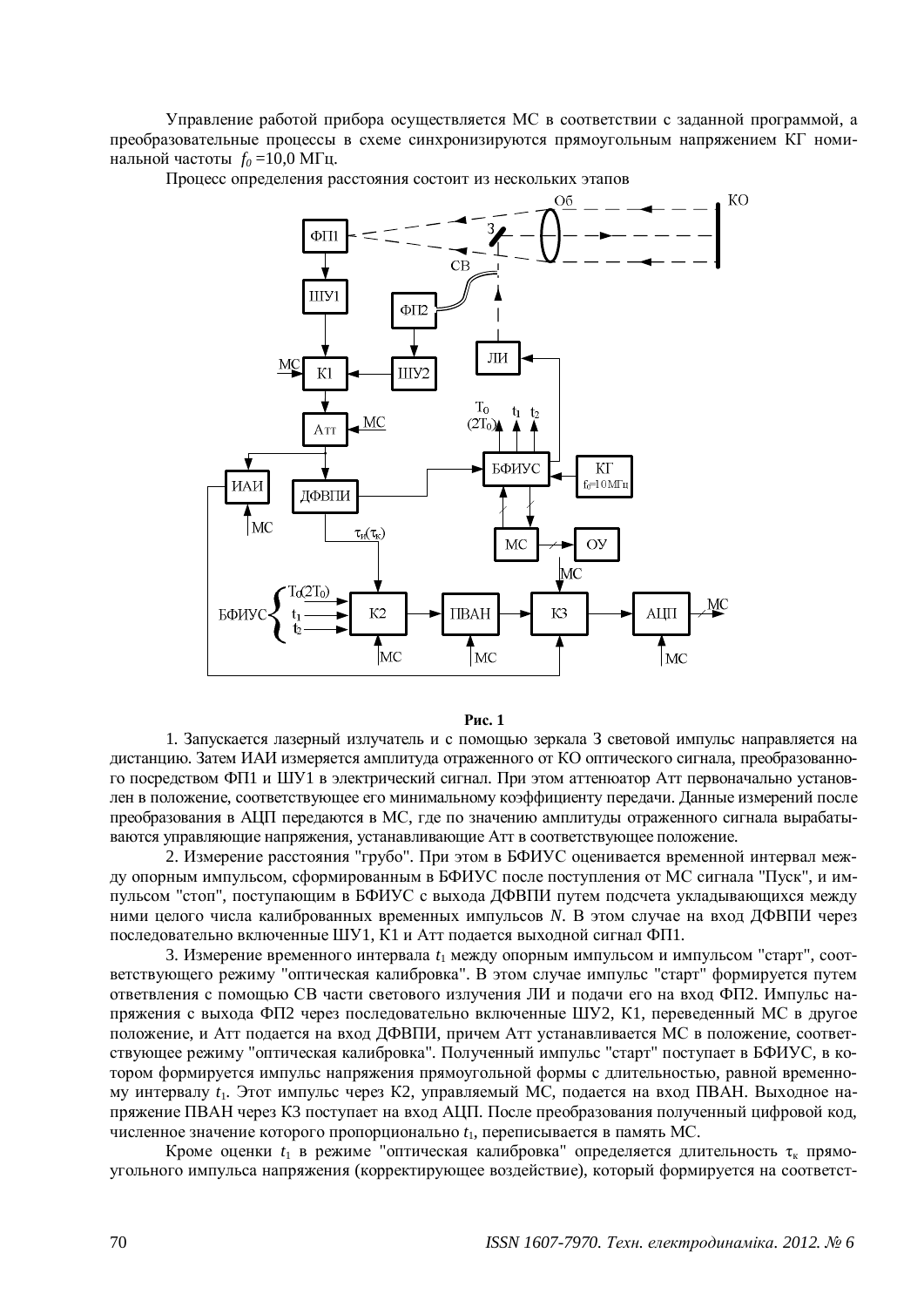вующем выходе ДФВПИ. Этот импульс через К2, управляемый МС, подается на вход ПВАН, после чего оценивается и запоминается значение  $\tau_{v}$ .

4. Измерение временного интервала  $t_2$  между опорным импульсом, задержанным на время, равное (N-1)· $T_0$ , и импульсом "стоп", который формируется в режиме измерения расстояния до контролируемого объекта из выходного сигнала ФП1, принимающего отраженный от КО световой импульс. Выходной импульс ФП1 после усиления ШУ1 через К1, Атт и ДФВПИ подается на вход БФИУС. В этом случае Атт предварительно устанавливается МС в положение, соответствующее значению амплитуды отраженного от КО светового сигнала, определенному на 1-ом этапе измерения. В блоке БФИУС формируется импульс напряжения прямоугольной формы, длительность которого равна временному интервалу  $t_2$ . Этот импульс через К2, коммутируемый МС, подается на вход ПВАН. После преобразования с помощью АЦП выходного напряжения ПВАН полученный цифровой код, численное значение которого пропорционально  $t_2$ , переписывается в память МС.

В режиме измерения расстояния определяется также длительность  $\tau_u$  прямоугольного импульса напряжения (корректирующее воздействие), который формируется на соответствующем выходе ДФВПИ в этом режиме работы дальномера. Этот импульс через К2, управляемый МС, подается на вход ПВАН, после чего оценивается и запоминается значение  $\tau_u$ .

5. Измерение *Т*<sub>0</sub> и 2*T*<sub>0</sub> (калибровка ПВАН). В блоке БФИУС формируются прямоугольные импульсы напряжения, длительности которых равны временным интервалам  $T_0$  и 2 $T_0$ . Последние измеряются уже описанным выше способом с помощью ПВАН, а их значения в цифровом виде переписываются в память МС.

6. Вычисление значений  $t_1$ ,  $t_2$  и  $t_x$ . Значение  $t_x$ , пропорциональное измеряемому расстоянию, вычисляется в соответствии с выражением

$$
t_x = (N - 1) \cdot T_0 + t_2 - t_1. \tag{3}
$$

Значения  $t_1$  и  $t_2$  в (3) уточняются в соответствии с алгоритмом (2) по данным, полученным при изме- $E<sub>O</sub>$ и 2 $T<sub>O</sub>$ 

7. По данным измерения  $\tau_k$  и  $\tau_u$  вычисляется результирующее корректирующее воздействие  $\Delta\tau_{\rm kop} = k(\tau_{\rm M} - \tau_{\rm k})$ , которое используется в дальнейшем для компенсации погрешности в значении  $t_{\rm x}$ , обусловленной изменением формы отраженного светового импульса и конечным значением порога чувствительности компаратора в схеме ДФВПИ. Наши предложения для оценки коэффициента коррекции  $k$  в выражении для  $\Delta \tau_{\text{kop}}$  будут рассмотрены ниже.

Следует отметить, что одним из основных блоков рассмотренной схемы импульсного дальномера является БФИУС, подробное описание которого можно найти в [4]. Другим блоком рассмотренной схемы дальномера, которому авторами уделено внимание, является электрический аттенюатор Атт. В этой связи нами разработан широкополосный аттеню атор напряжений, принципиальная схема которого показана на рис. 2.



Pис. 2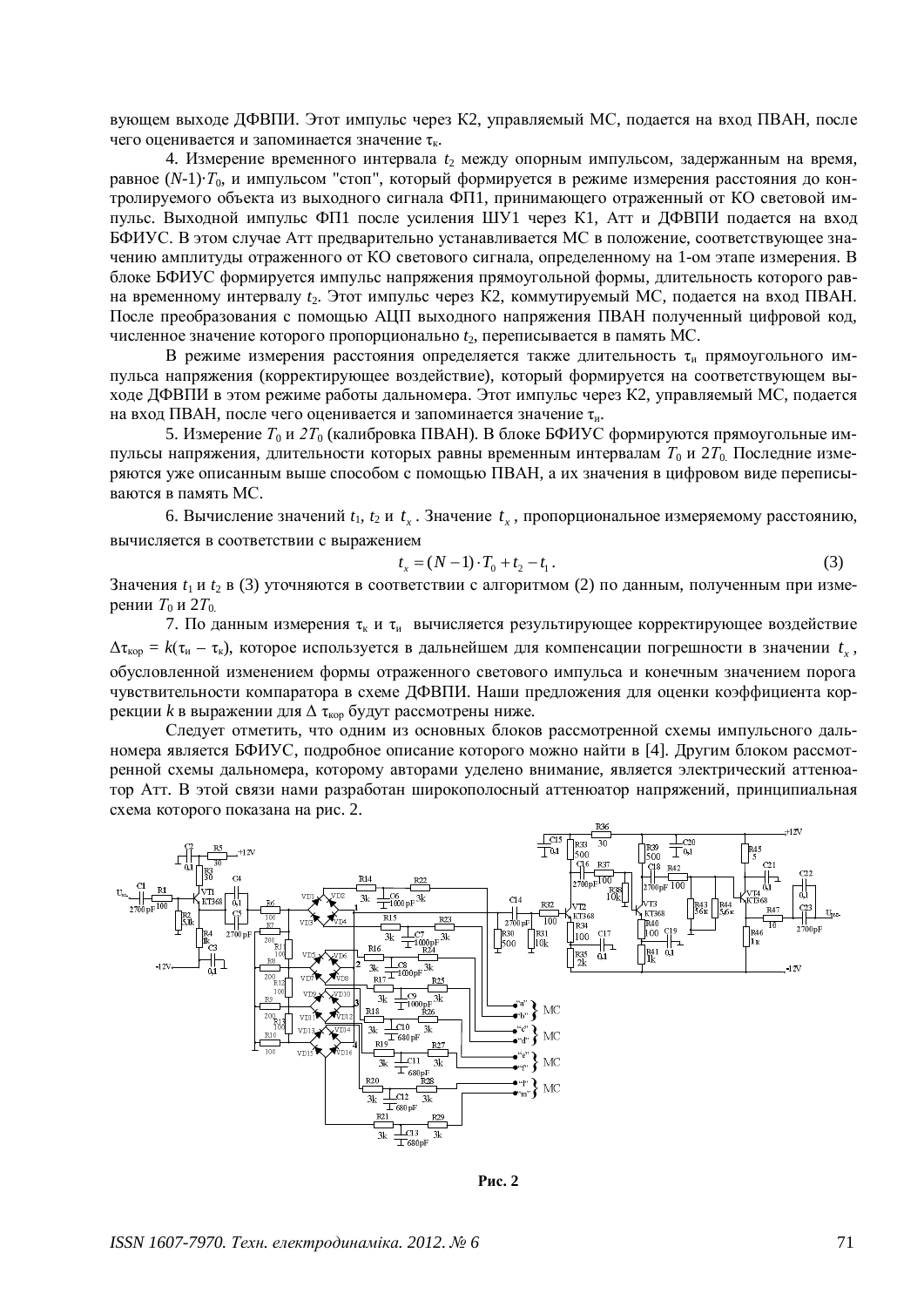Входной каскад аттенюатора выполнен на транзисторе VT1. Для реализации аттенюатора использован низкоомный четырехзвенный резистивный делитель напряжений (R6...R13) с коэффициентом деления каждого звена 1:2. Переключение делителя осуществляется с помощью 4-х мостов, собранных на высокочастотных диодах *VD1...VD16* типа КД511. Управляющие напряжения (±12 В) подаются на мостовые схемы в точки "a" и "b", "c" и "d", "e" и "f", "l" и "m" от микропроцессорной системы МС. Если, например, в точки "*а*" и "b" подаются соответственно -12 В и +12 В, то все четыре диода моста *VD1...VD4* открыты. При этом на выход моста передается его входное напряжение. При изменении полярности управляющих напряжений все диоды моста закрываются, и выход мостовой схемы будет изолирован от входа. Аналогично управляются и остальные мостовые схемы. Выходы "1", "2", "3" и "4" диодных мостовых схем подключены ко входу усилителя, выполненного на транзисторах *VT2...VT4*. Выходное напряжение усилителя  $U_{\text{max}}$  используется далее для фиксации временного положения принимаемого светового импульса. В зависимости от значения  $\hat{U}_{\text{\tiny{RKIX}}}$  в МС формируются управляющие напряжения, устанавливающие необходимый коэффициент деления аттенюатора. Первоначально аттенюатор устанавливается в положение "4", соответствующее его минимальному коэффициенту передачи. Последовательное переключение выходов "4", "3", "2" и "1" завершается при выполнении условия  $U_{\text{BMX}} > 1$  В. При этом коэффициент передачи аттеню атора в режиме оптической калибровки при заданном сигнале на его входе выбирается из условия  $U_{\text{max}} \approx 1.4 \text{ B}$ .

С учетом использования в схеме дальномера электрического аттеню атора Атт проведена <u>оценка коэффициента k в (3) для определения корректирующего воздействия Δτ<sub>κορ</sub> для последующего</u> уточнения результата измерения расстояния. Принимая во внимание нелинейность амплитудных характеристик усилителей выходных сигналов фотоприемников ШУ1 и ШУ2, коэффициент коррекции *k* может быть представлен в виде

$$
k = k_0 + \alpha (U1 - U2)
$$
 *u*ли  $k = k_0 + \alpha'(U1^2 - U2^2)$ , (4)

где *U1, U2* – напряжения на выходе аттеню атора Атт в режимах соответственно оптической калибровки и измерения расстояния; а, а – коэффициенты, учитывающие зависимость к соответственно от разности напряжений  $U1, U2$  или разности квадратов этих напряжений, размерности  $\alpha$  и  $\alpha^{'}$  соответственно 1/В и 1/В<sup>2</sup>;  $k_0$  – постоянный безразмерный коэффициент.

Оценка значений k<sub>0</sub>, α и α<sup>'</sup> проводилась на основании экспериментальных данных измерений, выполненных при различных положениях аттенюатора, то есть при разных значениях *U1* и *U2*. Для уменьшения случайной погрешности оценки k<sub>0</sub>, а и а пспользован метод наименьших квадратов [6]. В соответствии с [6] зависимость (4) может быть представлена линейной функцией вида

$$
y = ax + b \tag{5}
$$

в которой на основании полученных экспериментально значений (x<sub>i</sub>, y<sub>i</sub>), где  $i = 1, 2, ..., n$ , необходимо методом наименьших квадратов подобрать параметры *а* и *b*. В результате проведенных в [5] математических преобразований найдено

$$
b = m_{y} - a \cdot m_{x}; \ \ a = \sum_{i=1}^{n} (x_{i} - m_{x})(y_{i} - m_{y}) / \sum_{i=1}^{n} (x_{i} - m_{x})^{2}; \ \ m_{x} = \frac{1}{n} \sum_{i=1}^{n} x_{i}; \quad m_{x} = \frac{1}{n} \sum_{i=1}^{n} x_{i}.
$$
 (6)

В рассматриваемом случае  $x_i = U1_i - U2_i$  или  $x_i = U1_i^2 - U2_i^2$ , а  $y_i = k_i$ . Значения  $k_i$  вычислялись по данным измерения  $\tau_{\text{H}}$  и  $\tau_{\text{k}}$  при каждом значении  $U1$ ,  $U2$  и заданном с необходимой точностью измеряемом расстоянии.

В соответствии с рассмотренным методом наименьших квадратов и с учетом экспериментальных данных были получены численные значения  $k_0$ ,  $\alpha$  и  $\alpha^{'}$  для разных положений аттенюатора при линейной и квадратичной зависимости *k* от разности напряжений *U1 и U2*. Данные вычислений приведены в табл. 1 и 2.

| Таблица 1    |       |       |  | Таблица 2    |            |       |  |
|--------------|-------|-------|--|--------------|------------|-------|--|
| Положение    | $k_0$ | α     |  | Положение    | $\kappa_0$ | α     |  |
| аттеню атора |       |       |  | аттеню атора |            |       |  |
|              | 0.582 | 0.287 |  |              | 0.591      | 0.133 |  |
|              | 0.588 | 0.168 |  |              | 0.594      | 0,081 |  |
|              | 0.458 | 0.004 |  |              | 0.459      | 0,018 |  |

Эти данные были использованы для экспериментальной оценки эффективности применения предлагаемой схемы коррекции на разработанном авторами и изготовленном макете дальномера. С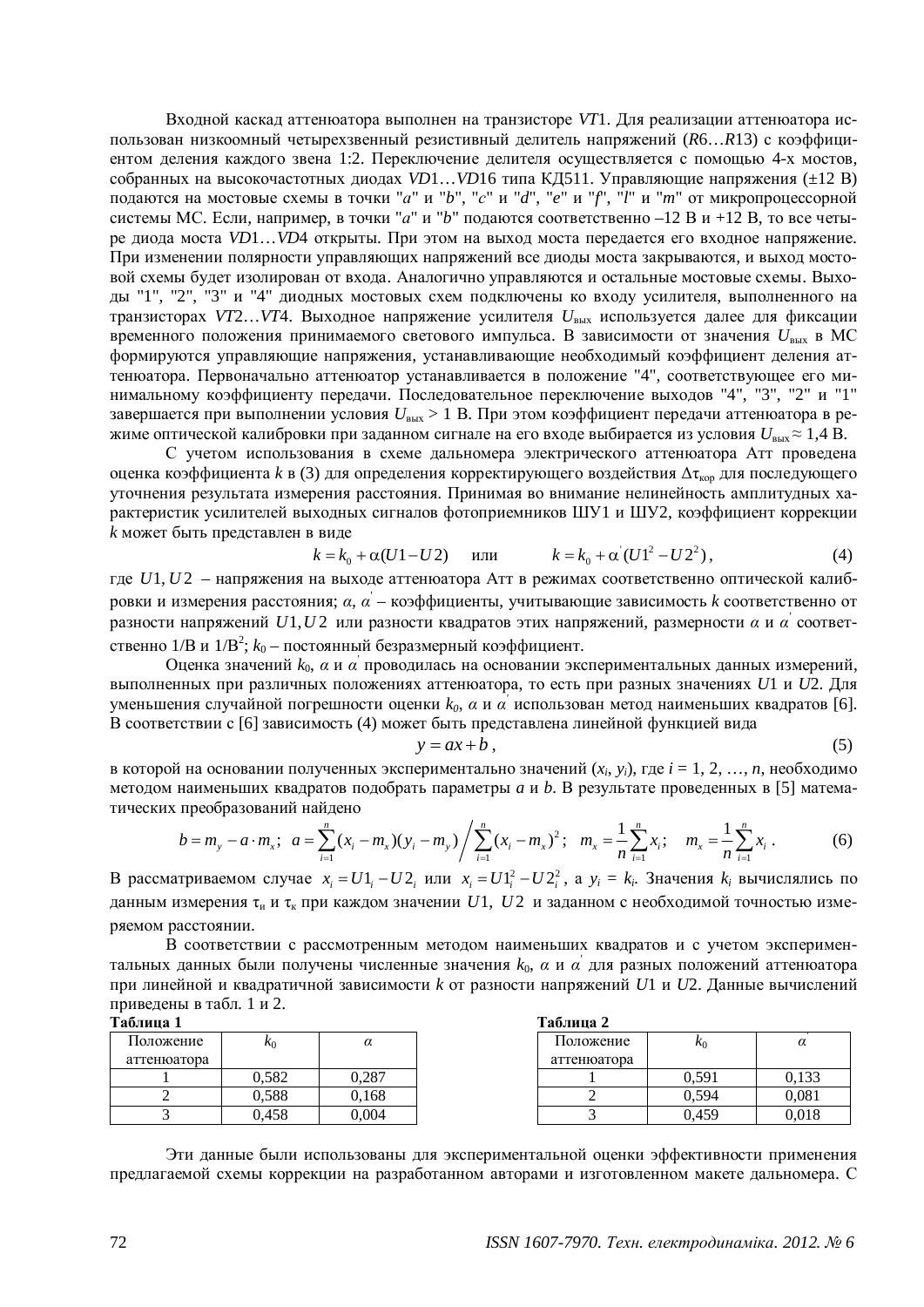этой целью в каждом из положений аттенюатора выставляется уровень его выходного сигнала, равный *U*1≈ 1,4 В и измеряется временной интервал T<sub>x1</sub>, пропорциональный заданной дальности. После этого устанавливается уровень выходного сигнала аттенюатора U2 в диапазоне значений от 1 В до 2 В и определяется значение временного интервала  $T_{x2}$  при той же измеряемой дальности. При равных значениях *U*1 и *U*2 и отсутствии случайных помех значения  $T_{x1}$  *и*  $T_{x2}$  равны. В действительности же при разных уровнях выходного напряжения аттеню атора значения  $T_{x1}$  и  $T_{x2}$  отличаются друг от друга. В результате этого возникает погрешность измерения расстояния  $\Delta T_x$ , соответствующая разности временных интервалов  $T_{x1}$  *и*  $T_{x2}$ ,

$$
\varDelta T_x = T_{x1} - T_{x2}.\tag{7}
$$

Далее оценивается разность значений выходных величин системы коррекции при разных уровнях выходного напряжения аттеню атора

$$
\Delta \tau = \tau_{\text{kop1}} - \tau_{\text{kop2}}.\tag{8}
$$

где  $\tau_{\text{kop1}}, \tau_{\text{kop2}}$  – временные интервалы коррекции, формирующиеся на выходе ДФВПИ при выходных напряжениях аттенюатора соответственно  $U1$  и  $U2$ .

Тогда корректирующее воздействие можно представить в виде

$$
\Delta \tau_{\text{kop}} = k \, \varDelta \tau,\tag{9}
$$

где *k* определяется в соответствии с (4) с учетом значений  $k_0$ , *а* и *а*, взятых из табл. 1 и 2 при линейной и квадратичной зависимости *k* от разности напряжений *U1* и *U2*.

Погрешность устройства после коррекции равна

$$
\gamma_x = \Delta T_x - \Delta \tau_{\text{kop.}}.\tag{10}
$$

В табл. 3 приведены погрешности, вычисленные на основании экспериментальных данных при различных значениях напряжений U1 и U2 и разных положениях аттенюатора:  $\gamma$  – погрешность без коррекции,  $\gamma_x$  – погрешность с учетом коррекции,  $\gamma_{x, \alpha, \alpha}$  – погрешность с учетом коррекции с осреднением. **Таблина** 3

| Положе-<br>ние Атт          | Уровни напряжений на<br>выходе Атт, В | γ      | $\gamma_x$ | $\gamma_{x \, ocp}$ |
|-----------------------------|---------------------------------------|--------|------------|---------------------|
|                             | $U1 = 1,42$ ; $U2 = 1,855$            | 19.5   | 1,1        | 0.45                |
|                             | $U1 = 1,436$ ; $U2 = 1,11$            | 28,275 | 0,036      | 0,015               |
|                             | $U1 = 1,417$ ; $U2 = 1,131$           | 21,49  | 7,08       | 2.89                |
|                             | $U1 = 1,536$ ; $U2 = 1,866$           | 21,99  | 3,625      | 1,48                |
| 2                           | $U1 = 1,397$ ; $U2 = 1,107$           | 27,49  | 1,44       | 0.59                |
| $\mathcal{D}_{\mathcal{L}}$ | $U1 = 1,404$ ; $U2 = 1,876$           | 24,25  | 1,065      | 0,435               |
| 3                           | $U1 = 1,404$ ; $U2 = 1,705$           | 14,85  | 6,51       | 2,66                |
| 3                           | $U1 = 1,406$ ; $U2 = 1,029$           | 24,75  | 5,22       | 2,132               |

Отметим, что данные о погрешностях в табл. 3 приведены с учетом зависимости коэффициента коррекции *k* от разности квадратов напряжений  $(U1^2-U2^2)$ как наиболее оптимальной для линейной модели представления *k* [3]. В случае зависимости  $k$  от  $(U1 - U2)$  указанные погрешности увеличиваются в 1,5…2 раза. Также отметим, что для нахождения  $\gamma_{x \text{ ocp}}$ были использованы результаты шести из-

мерений. С учетом данных о погрешностях, представленных в табл. 3 для всех положений аттенюатора, оценена среднеквадратическая погрешность измерения расстояния, которая составляет 3,7 мм. Кроме этого, эксперименты, проведенные на макете дальномера, позволили подтвердить эффективность применения в схеме импульсного дальномера предложенного нами ранее двухпорогового фиксатора временного положения импульсов с одновременным формированием следящих порогов [1], в котором используются фильтры нижних частот с разными постоянными времени. Указанные экспериментальные исследования показали, что при малой разности ( $U1 - U2$ ) случайная погрешность определения корректирующего воздействия уменьшилась в этом случае до 1,4 мм.

**Выволы.** 1. Как показали экспериментальные исследования, использование в схеме импульсного дальномера двухпорогового фиксатора временного положения импульсов с одновременным формированием следящих порогов позволяет по сравнению с известными устройствами уменьшить примерно в 2,5 раза случайную погрешность, возникающую при введении корректирующего воздействия. Этот факт подтверждает результаты теоретических исследований указанного устройства.

2. Применение метода наименьших квадратов, ориентированного на оценку результатов экспериментальных исследований для определения параметров корректирующего воздействия в сочетании с принятым квадратичным критерием при формировании разности выходных напряжений аттеню атора в различных режимах работы дальномера позволяет существенно уменьшить погрешность измерения из-за нелинейности характеристик преобразовательных звеньев импульсных дальномерных систем.

3. Разработанные авторами алгоритмы функционирования, программное обеспечение и схемотехнические решения применены в макете импульсного дальномера, в результате чего результирующая погрешность измерения расстояния уменьшилась более чем в 10 раз.